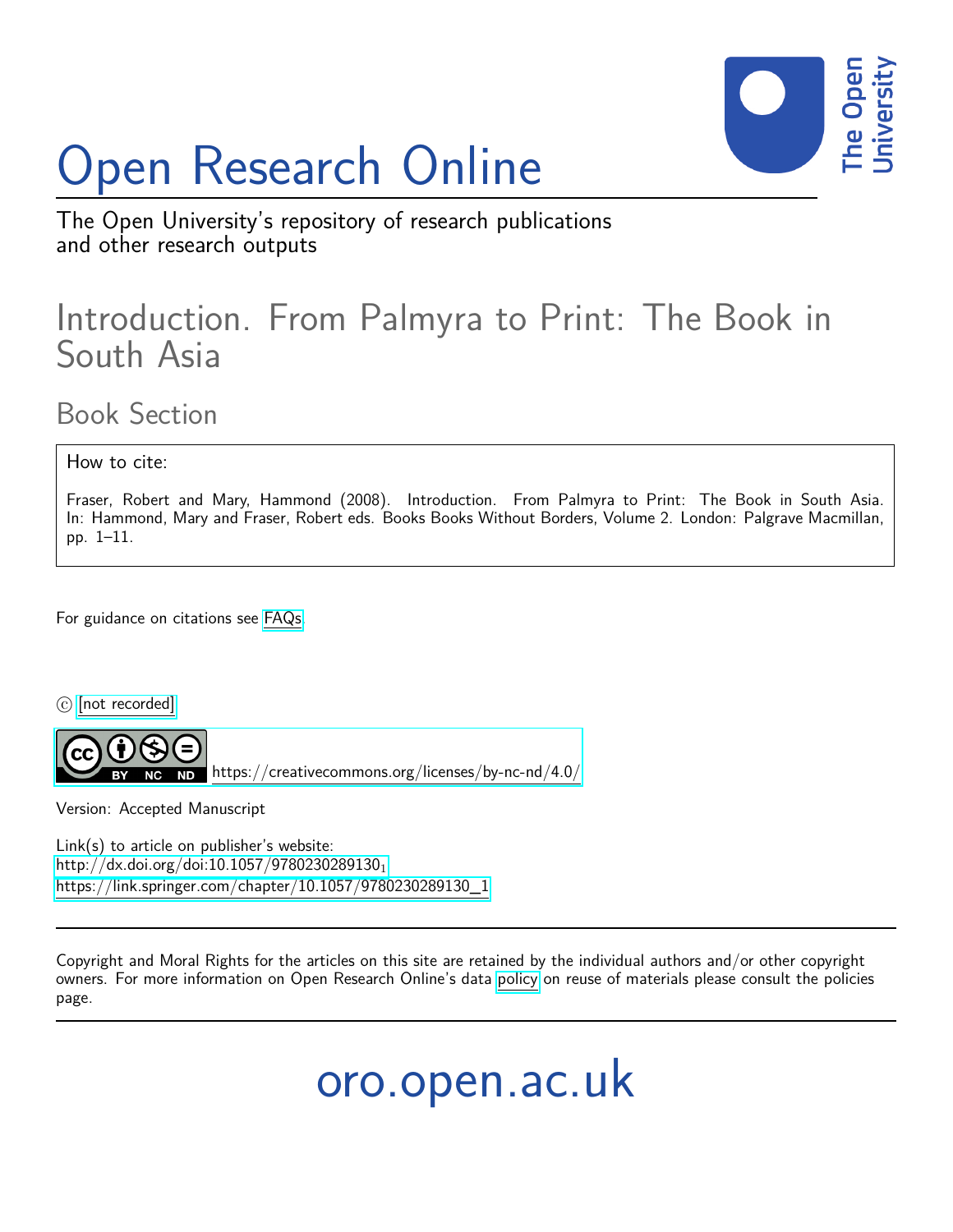## **INTRODUCTION: From Palmyra to Print: The Book in South Asia**

## *Robert Fraser and Mary Hammond*

i

Zadie Smith famously begins *On Beauty*, her novel of 2005, with a parody of - or at least an act of homage towards – an opening passage by E.M. Forster. To be exact, she echoes the first sentence of *Howard's End*, referring not however to "Helen's letters to her sister" but to "Jerome's e-mails to his father". When introducing the long history of textual transmission in South Asia, one is tempted to pull off an equivalent trick. Predictably enough perhaps, the Forsterian preamble one longs to re-work is that to *A Passage to India.* Here is what one might write:

"Even apart from the city of Bhubeneswar – and that is forty miles inland the state of Orissa presents much that is extraordinary. Edged and washed by the Bay of Bengal, it spreads out like some ample sari in sun, and the satin scintillates as it glides. Its streets are colourful and democratic. Its ancient temples are legion. At Puri the bee-hive-shaped towers of the Temple of Jagannath soar irresistibly into the sky whilst, fifty miles distant, the sculptured figures round the chariot-shaped Temple of the Sun at Kornak instruct as they cavort. The chariot wheels turn in their stasis. The stonework glows like honey. The guides are as informative as they are obliging".

In a more sober vein, one might continue thus. Eight miles from the sea, along the well-worn road from Cuttack to Puri, a hillock rises above the coastal plain. On its crest are some inscriptions in the rock face, protected by wire. Written in the Brahmi script and the Prakrit tongue, they were caused to be set up there in 261 BCE by the Emperor Asoka, ruler of much of Northern India, whose conversion to Buddhism they announce. This is the oldest known writing in the sub-continent, and its sentiments are humane. Asoka had recently put down the local hereditary rulers of the region, the Kalidasas, and the scale of the slaughter had appalled him. His change of heart, his revulsion from bloodshed, are evident from these, and from texts inscribed on other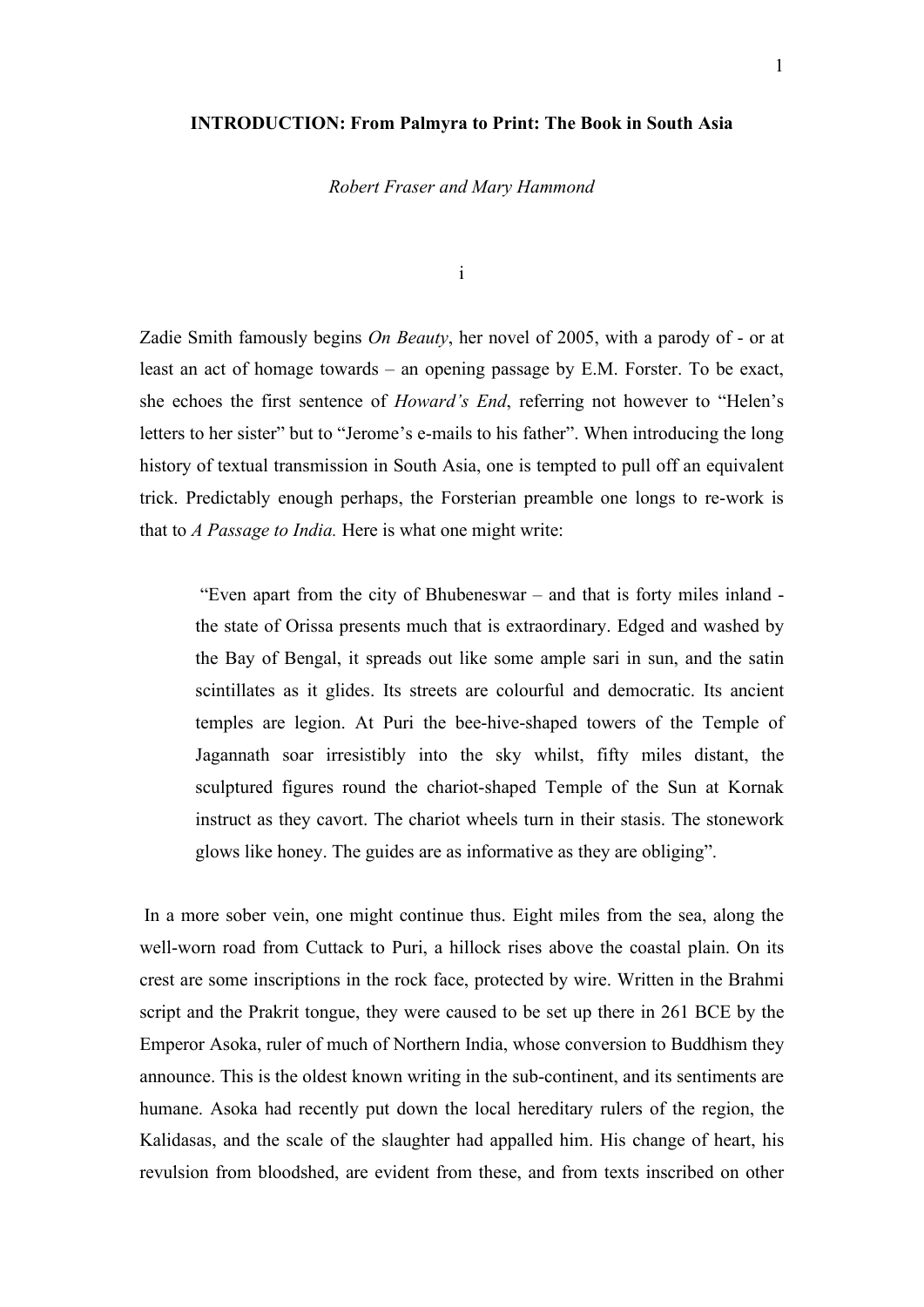rock faces, or else on pillars he ordered to be erected across what are now India, Nepal and Afghanistan. All are idealistic in tone, and all enjoin universal tolerance.

All men are my children. What I desire for my own children, and I desire their welfare and happiness both in this world and the next, that I desire for all men. You do not understand to what extent I desire this, and if some of you do understand, you do not understand the full extent of my desire.

You must attend to this matter. While being completely law-abiding, some people are imprisoned, treated harshly and even killed without cause so that many people suffer. Therefore your aim should be to act with impartiality. It is because of these things - envy, anger, cruelty, hate, indifference, laziness or tiredness - that such a thing does not happen. Therefore your aim should be: "May these things not be in me." And the root of this is non-anger and patience.

These texts are in many variants and they survive at several far-flung locations. One of Asoka's pillars now stands on the ridge a kilometre from the Mutiny Monument above Old Delhi, whither it was brought overland from Meerut. The writing is high up, and difficult to make out from the ground. Another inscription on granite is on display in the museum of the Asiatic Society in Kolkata. James Prinsep (1799-1840), Secretary to the Society from 1832, was the first to translate it into English, and to identify Asoka – or "Piyadeasi" (beloved by the gods) as he calls himself in all these proclamations – as its author.

Prinsep's translation and accurate attribution were, true to form in those imperial decades, heralded as discoveries. They represented, and still represent, a colonial unveiling and appropriation of a pre-colonial past. From our own perspective, the implications are challenging, though from a rather different angle. For, not simply are the sentiments of Asoka's texts such as in the early twenty-first century would put the United Nations to shame, but the ratios of period involved are such as to dwarf several of our most cherished and modish conceptions of cultural history. Consider these facts. Asoka's victory over the Kalidasas, and his inscriptions near Puri, date from 261 years before the Common Era. The age of British colonialism in India (taking the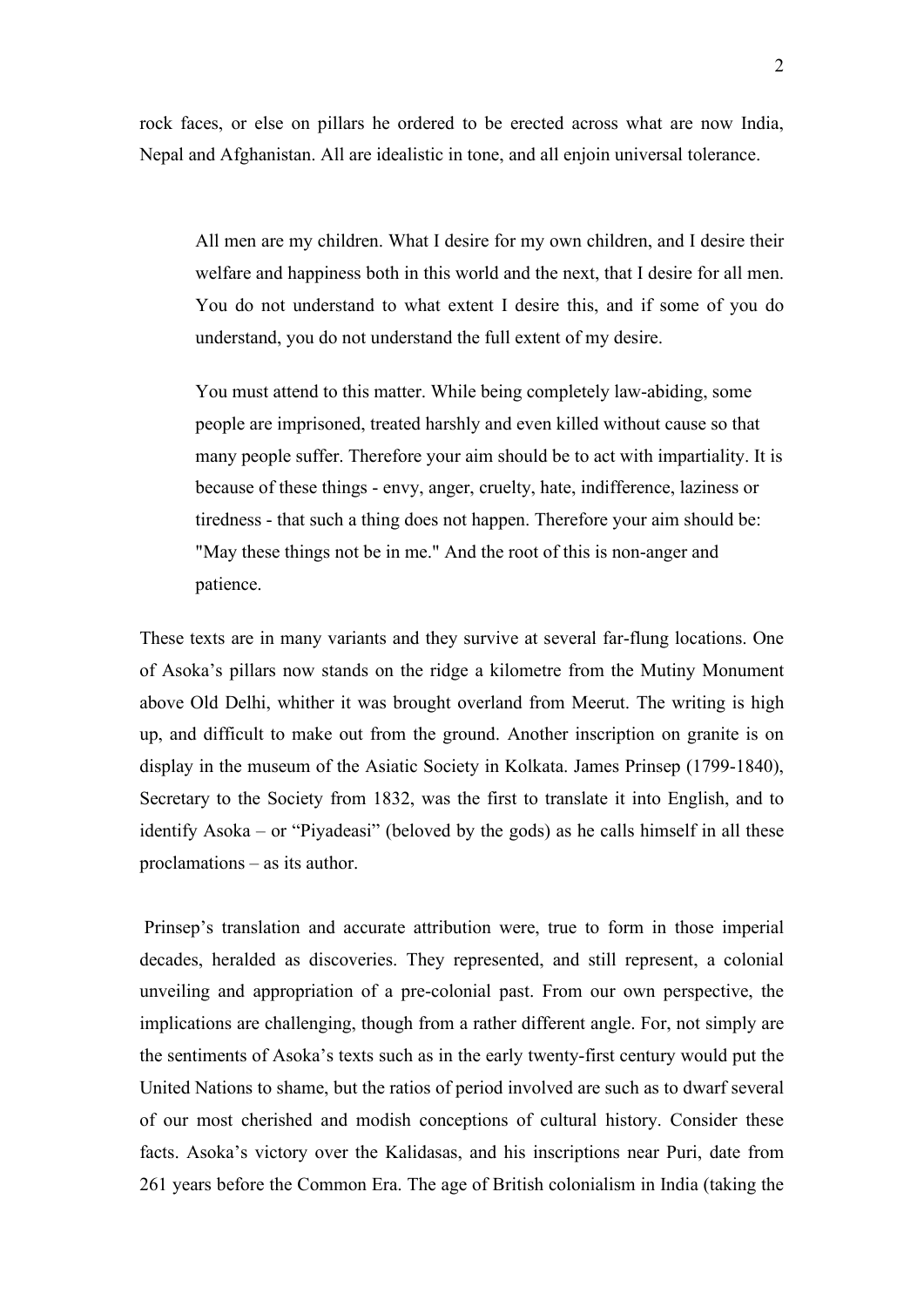activities of the East India Company as colonial) is usually dated from the annexation of Bengal in 1765 CE. The Independence of India and Pakistan took place in August 1947. Dividing this entire cultural time span into relevant dispensations, one arrives at the following unsurprising statistics. The pre-colonial phase lasted 1,926 years, the colonial 182. The postcolonial age has so far gone on for sixty. Salman Rushdie's novel *Midnight's Children*, from the publication of which in 1982 some contemporary pundits (including sometimes Rushdie himself) date the inception of modern Indian literature, is a mere 25 years old. To what extent is Indian literature therefore precolonial? The unavoidable answer is overwhelmingly. To what extent is it colonial? The true answer is, transitionally. To what extent is it post-colonial? The proper answer is, to a very modest degree.

 One could of course, if so minded, perform an equivalent arithmetic on successive technologies of textual transmission. Regarding Asoka's inscriptions as the first surviving examples of writing in India  $-$  a conclusion to which scholars now seem wedded – and estimating the inception of print from an absconded though bibliographically listed edition of Francis Xavier's *Doctrina Christa* issued by Portuguese Jesuits in Goa in 1556, the epoch of script in the subcontinent could thus be said to have lasted for 1,817 years, and the era of print for 451, a little under a quarter of that period. These are games, of course, albeit enjoyable and instructive games. They concentrate our attention on the salutary disproportions of cultural history, but they are founded on a conceptual flaw that has vitiated a great deal of global book and communication history to this very day. For all such perspectives and calculations rely on a notion of succession, even when they are not based on an even more spurious premise of evolution. *Pace* the once-fashionable school of Marshall McLuhan and Walter J. Ong, communicative technologies just do not follow or supersede one another in this formulaic kind of a way. History, and more especially communication history, is a mesh.

To understand the deeper history of textual transmission in South Asia it is therefore necessary to supplement diachronic exercises of the sort sketched out above with a more synchronic, and ultimately a more realistic, view. How, to take one magisterial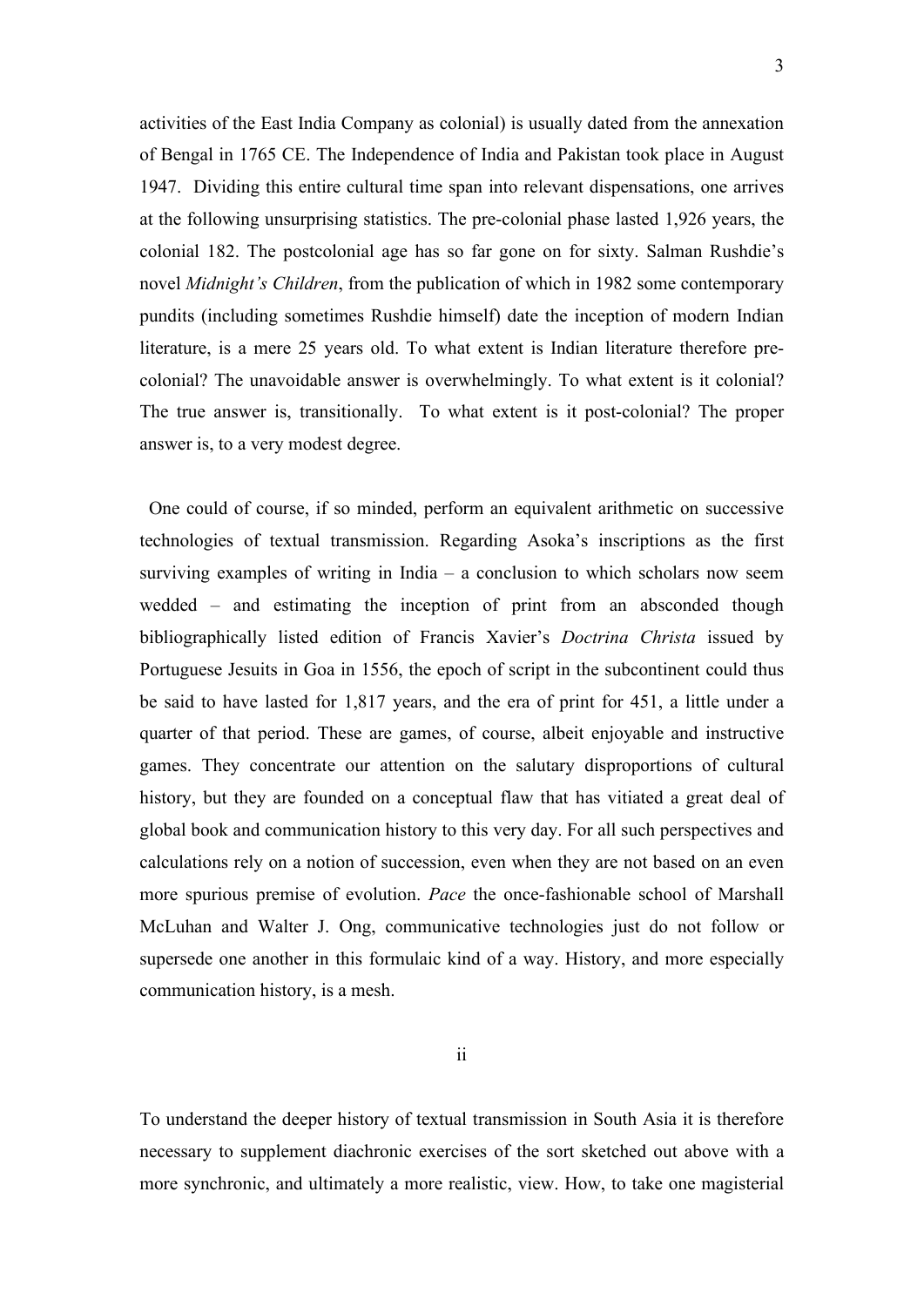instance, has the *Rig Vega* lived on? It is recited daily in Kerala by Namboodiri Brahmins, it exists in a welter of manuscripts, the earliest of which dates from the eleventh century CE, and it has been printed in numerous editions and redactions, in abridgement and in translation. The epic *Ramayana* likewise is hawked the length of India by itinerant folk artists who supplement their narratives with painted scrolls; manuscript redactions exist in many of the languages of India, and it has been printed dozens of time in different versions, with commentary and without. Episodes from *The Mahabharata*, the other great epic of the subcontinent, are performed in puppet shows and in local mystery plays; its diversification is attested by a bewildering number of vulgates in the separate regional tongues, each of one of which flavours it with distinctive episodes of its own; it has been standardized, with some difficulty, by an editorial team in Puna, and currently a professor and poet in Kolkata is rendering the whole thing into English, regional variants and all. It has been performed in a variety of dramatic realizations; it has been televised. The classical literature of India is thus an ongoing multi-media performance staged in every city, town and village in the land. No succession here. And emphatically no "evolution".

Or examine the street life of Kolkata, in any period you care to mention since the construction of the Kali Ghat. For the mid-nineteenth century that office has been performed by Sumanta Banerjee in his indispensable *The Parlor and the Streets: Elite and Popular Culture in Nineteenth-Century Calcutta* (1989). You do not have to share Banerjee's Marxist viewpoint to recognize that here is a model for the way in which book history in its broadest sense can and should be tackled. Here is culture flourishing in every medium, and at every social level: from satirical doggerels aimed at the *bhadralok* middle class, to *panchlali* (rhymed devotional songs)*,* to *malashi*  (bootmen's songs), to *biyaya* (songs to the goddess Durgah on the last day of her festival) to *jatra* (dramatic performances set to music). Add to these the circulation of cheap religious prints from the northern district of Battala (described by a snooty British resident at the time as the "Grub Street" of Bengal); the picture scrolls employed by itinerant storytellers; the pukker performances at the elite theatres- such as the Chowringhee on what is now Shakespeare Sarani, or its successor the San Souci - the growing network of libraries, the polyglossic editorial efforts of the Asiatick Society, the swotting babus of the academies with their attendant suppliers of cribs, the book stalls around College Street, the Hellenistic hobbies of the *sahibs,* the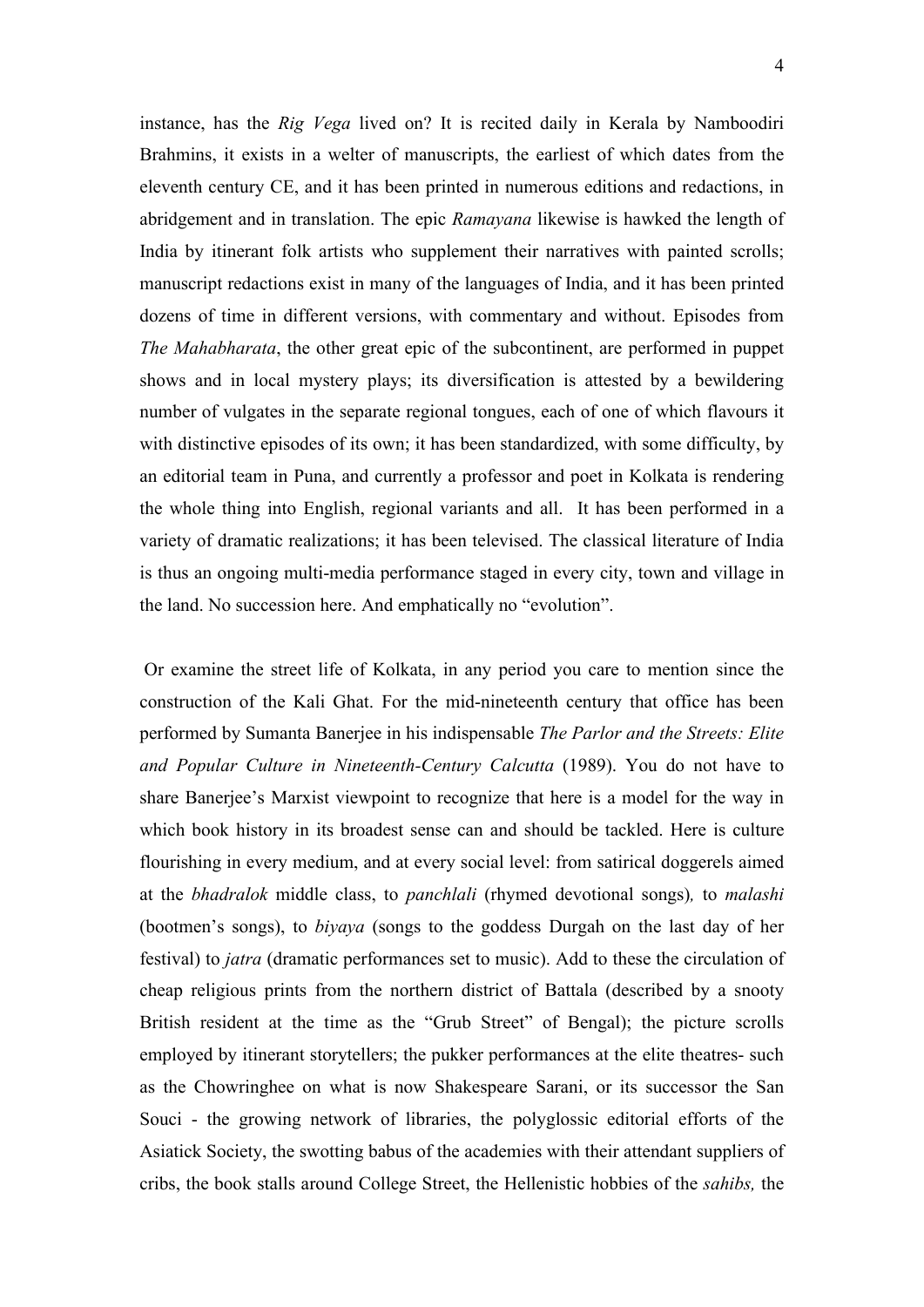triple-decker novel reading of the *memsahibs*, and you have a totalising scene that confounds any attempt at straight jacketing or allocation to simple phases of production. Everything and anything was going on for much of the time.

The essays in this volume, the second of a set simultaneously issued by their publishers under the joint title *Books Without Borders*, are mostly concerned with the interpenetration of communicative norms through the thickets of South Asian culture. Harish Trivedi starts us off by examining the centrality to Indian literary life of *grantha* or palm leaf manuscripts, over three million of which, many uncatalogued and unstudied, are known to languish neglected in the libraries and archives of the subcontinent. The existence of this Himalayan shelf of thought and expression is enough to place in proportion our more historically parochial concerns; it also raises the problem of how we account for the phenomenon of print in our writing up of textual histories from this prolific part of the world. Is and was print, as it is sometimes taken to be elsewhere, the decisive event that altered communicative possibilities forever? Did it represent a fundamental refashioning of art, science and society, or simply a change of medium? Anindita Ghosh takes up this thread by examining the persistence in the popular culture of urban Bengal, whether in India or in Bangledesh, of oral and scripted forms infusing memory, performance and the book. Among the most talented and far-seeing of her generation of historians, her work may be viewed as part of a current assault on the hegemony of print; it is more realistically seen as an attempt to place print culture in an authentic continuum, to understand what it has transformed and what it has not.

Turning our attention to that northwest corridor along which so much of worth has spread out across the peninsular, Kitty Scoular Datta stresses the crosscultural versatiliy of the *ghazal* poetic form, Persian in origin, adopted in courtly performances throughout Northern India, and in translation through the emerging hybrid of Urdu and in the English of the certain eighteenth-century orientalists. The written history of the form embraces the Persian of Hafez and the sorrowful nineteenth-century masterpieces of Bahadur Shah Zafar II, last of the Mughal emperors, calligrapher and poet. Even today ghazals are a staple of North Indian Sufi worship, and flourish simultaneously in bazaars and discos as a much-loved pop vogue. Ghazals transcend divides between oral, scripted and printed. They run across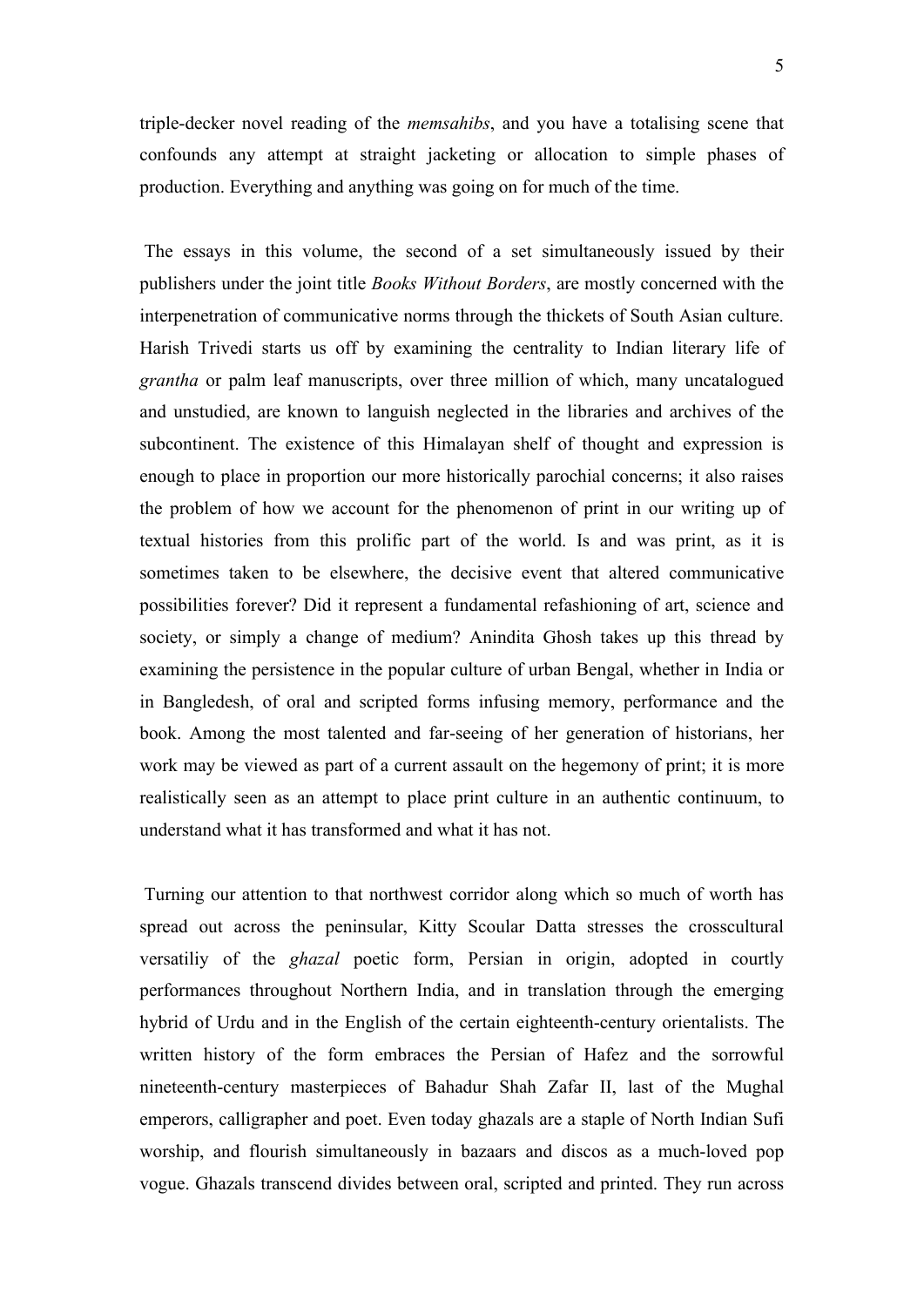strata of society, technology and taste, from the scholar's bookshelf to the piped background music of local eateries. It is difficult to think of another tradition that amplifies quite so impressively Ghosh's case for the intermingling of artistic forms, both across national boundaries and across generic types.

One possible way of describing the role of print in South Asian culture is that it has supplemented the presence of script; another is that it has reinforced both the presence of alternative writing systems and the ways in which they occasionally impinge on one another. Hemjyoti Mehdi offers us a shrewd case in point. Until the early nineteenth century Assamese literature was written down in the Assama script; following the intervention of American missionaries in Upper Assam, however, two developments occurred. First Assamese texts were printed in some numbers; second to facilitate this exercise Assama characters were forsaken in favour of the neighbouring Bangla system, a shift exacerbated by the influx of educated Bengalis into the local government service. The ascendancy of Bengali characters for writing has continued to this day; it amounts, she argues, to a form of sub-imperialism that has only recently been challenged. Polemically, therefore, Mehdi's contribution might seem to swim against the tide of the volume as a whole. She is evidently and passionately an Assamese cultural patriot, keen that her overlooked region of India should assert its semiotic independence. Analytically, nonetheless, her essay illustrates more poignantly than most the interaction of codes in an industrialising world, its consequences, the dilemmas in which it places peoples and languages.

 From sub-imperialism we pass on to imperialism proper, to the heyday of print and to the activities of those who may be considered Lord Macaulay's proverbial children and grandchildren, or at least his successful agents. There follows a quartet of essays concerned with the role of overseas publishing firms during the Raj. Academically this is proving something of a growth area. In the wake of Rimi B. Chatterjee's recently published research into Macmillan and the Oxford University Press, we have here a couple of essays by David Finkelstein and Victoria Condie that look at the thriving Calcutta firm of Thacker and Spink. Thackers were leaders in their day; they produced books on most subjects, carrying both fiction and non-fiction lists. They were a recognized conduit for certain official publications; they took out, or rather were sold, the copyright on Kipling's apprentice work. In an incisive archive-based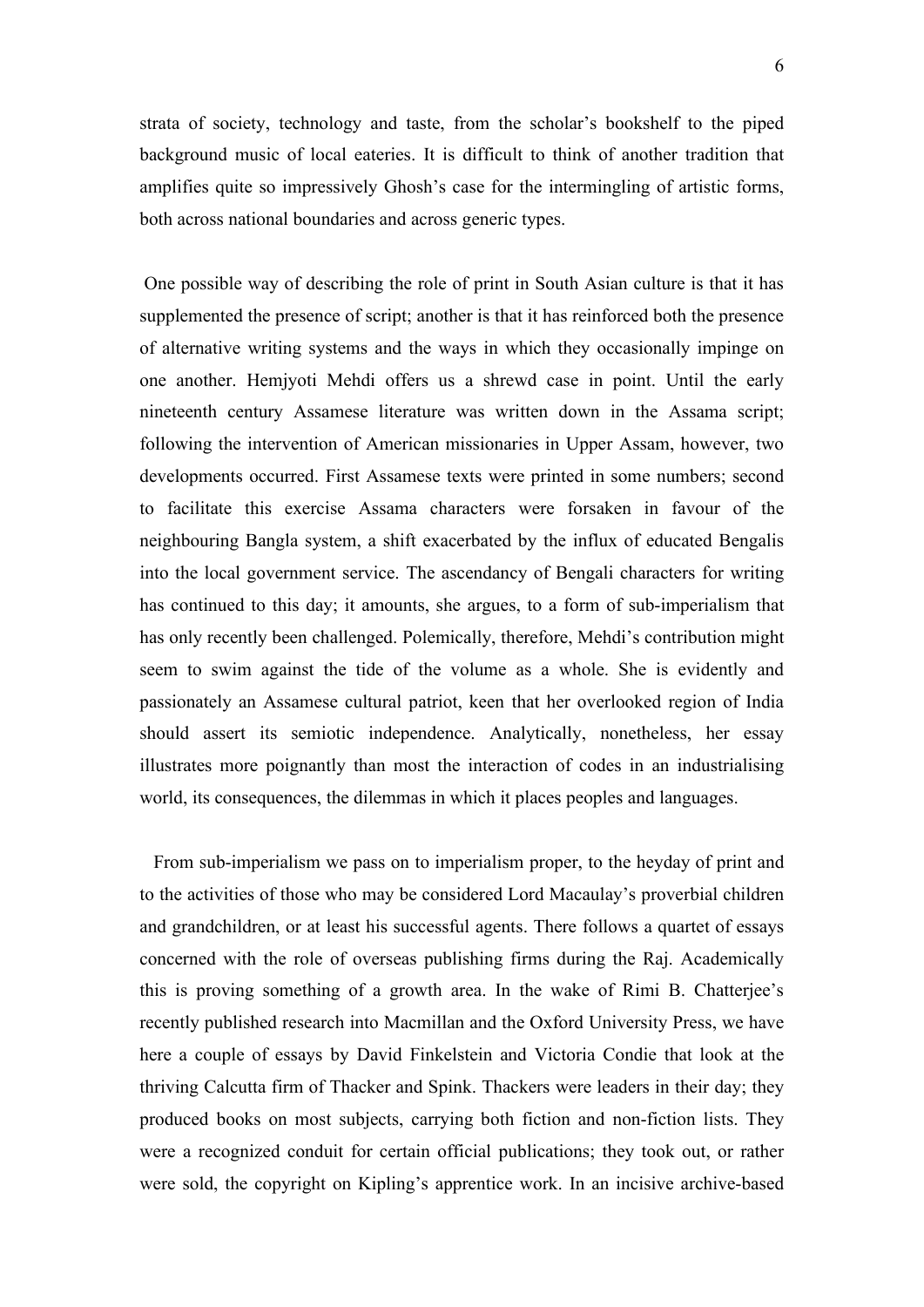piece Shaf Towheed peers into that particular authorial relationship, the fracture that it led to, the permanent distrust of publishers in general it stirred in Kiplings' mind, and the alternative arrangements he then made with the railway list of W.H. Wheeler of Allahabad, before leaving for London and a lasting, if guarded, understanding with Macmillan. Railway editions of course were far from unique to India. They had started with Routledge's Railway series in the steam-randy Britain of 1848; by the 1890s Thomas Nelson and Sons in Edinburgh were issuing their fivepenny classics in a format convenient for this mode of travel. To this very day the extensive Indian railway system has served as a valuable stimulus to literary production. But to linger over the work of now extinct firms such as Thackers and Wheelers is to enter the literary atmosphere of Victorian India: its packed stores, its heaving book marts, its enterprising street vendors. Nowadays one can glean a transient impression of this vitality by walking up Kolkata's College Street from Presidency College northwards. But one can also sense the latterday ripples of such activity around Rajiv Chowk in Delhi, a city that since the early 1970s has usurped the place in the South Asian book trade once occupied by Bombay. Robert Fraser's essay takes us back to the decades of Bombay's ascendancy by examining, through archival files on which Chatterjee was

unable to draw, the fortunes of the Oxford University Press's India Branch during the dark but energising days of World War II. His lesson is one both of interdependence and autonomy, as the starvation of resources caused by that widespread distribution of trade encouraged the boys in Bombay to take the publishing initiative into their own hands.

 The literary generation that emerged in the 1930s, and which used to take up such a large slice in courses on "Commonwealth Literature", was in very many ways a transitional one. They were national and international, local yet Anglophone in expression. They wrote, they published, and also like Mulk Raj Anand, the publication of whose first novel *Untouchable* is the subject of Susheila Nasta's essay here, they involved themselves in broadcasting and journalism. Nasta and Ruvani Ranasinha examine the position of such writers who found themselves talking both to and for India. The double angle is perhaps especially obvious in the work of Nirad C. Chaudhuri, ardently Bengali yet always seeming to address an audience at the other end of what he was to call the Passage to England. An awareness of addressing different arenas can be heard too in the inflections of Tambimuttu, a Sri Lankan and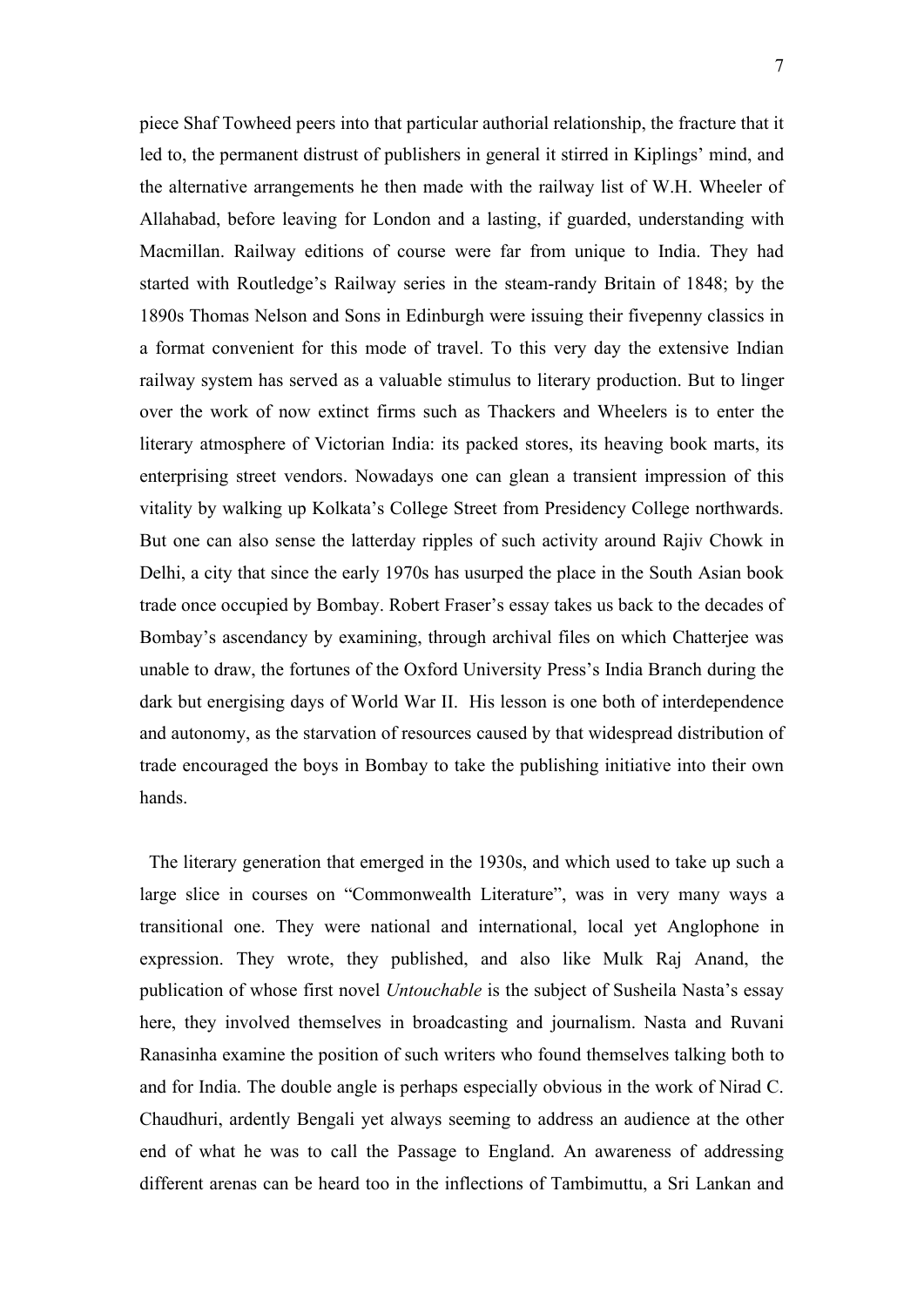founder of *Poetry London,* who for a few years before, during and after the Second World War was the darling and gadlfly of the Soho pubs. Espousing yet scourging tradition, these writers were part of an international literary cosmopolis; yet they aspired via their work to a version of modernity all their own. Some of them were well on the way to becoming media stars; certainly they grew conscious of addressing a late imperial world arena, and in so doing transformed the views that outsiders took of India, as well as influencing in oblique ways the imminent approach of independence.

The apotheosis of that movement in its lurid ambiguity is the globalised and celebrity-studded school South Asian fiction that has taken the international world by storm since 1982, year of the publication of Salman Rushdie's *Midnight's Children.*  Who or what is speaking from this floodlit stage: the medium or the message, the publisher or the writer, the book jacket or the word? In a culminating tour-de-force Sarah Broulliette argues through the alternatives, and reaches a heartening, if to some it may seem a counterintuitive, conclusion. At the very end of the day the centripetal pressures of worldwide presentation – all that would pre-dispose or condition selfexpression and imaginative ingestion – possess less potency than individual vision and choice. Even amid the madding crowd of global marketing - that unreal airport of a location which publishing cartels address and inhabit – the individual writer, like the folktale teller and the scribe, enunciates a will that is personal and elective, elusive, and in the long run free.

iii

The evident challenge posed by such a survey and sharing of views to historians of the book is this: how do you begin to encapsulate all of this wealth? It is a dilemma that has so far elicited varying responses from divers quarters. Specialists in South Asian languages have given us copiously annotated editions of the classics. Social historians have supplied us with a frame (to be frank, they have actually supplied us with several frames, not all of them compatible with one another). Critics have criticized. The theorists have done what they are best at: theorising. What is lacking is a total and holistic view, one that draws on all of these areas of expertise to shed light on the almost inconceivable long epic of textual transmission in South Asia.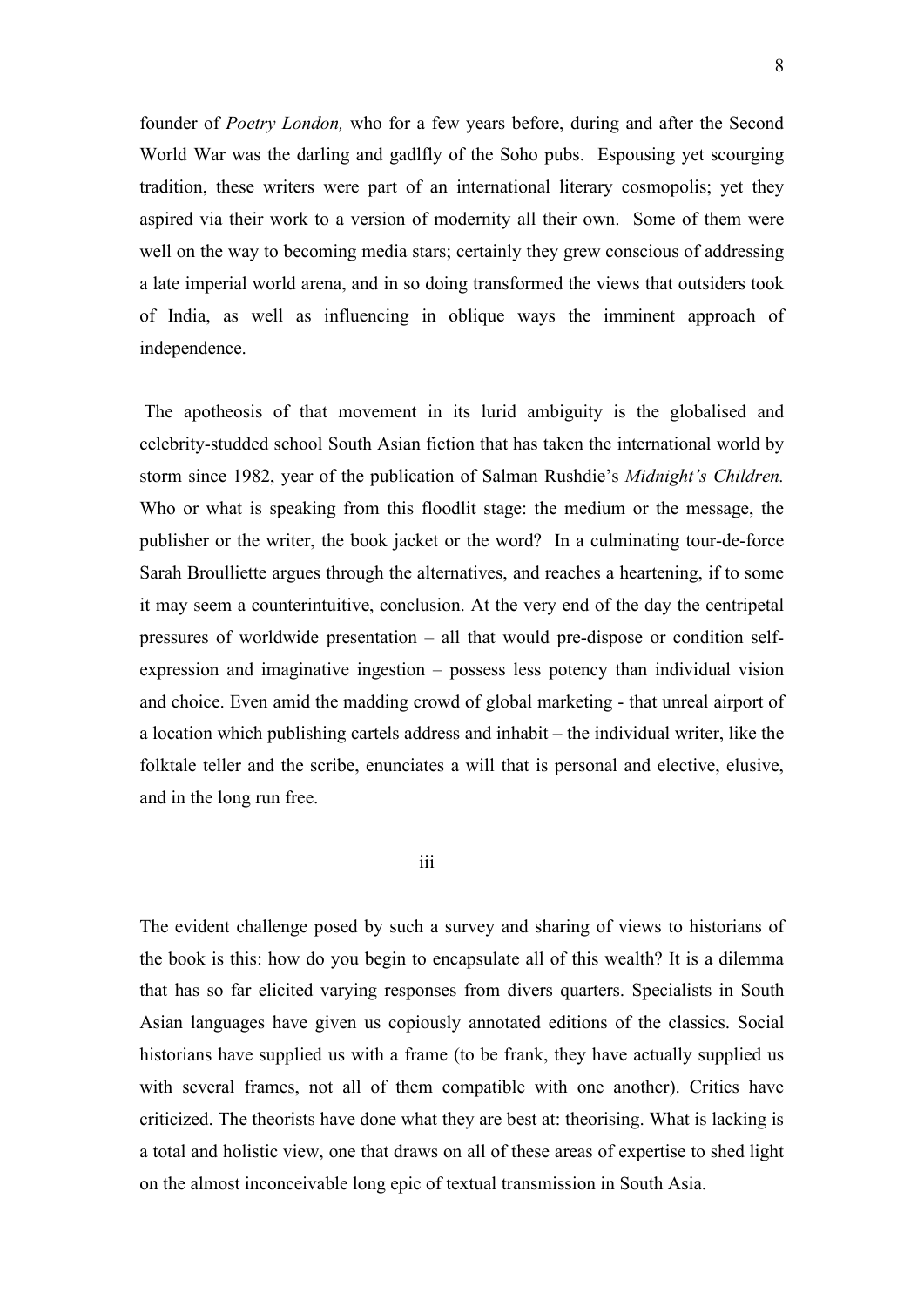In January 2005 in Wellington, New Zealand, and again in February 2006 on her home turf of Kolkata, Rimi Chatterjee outlined an awe-inspiring scheme to involve scholars the length and breadth of the subcontinent charting two and half thousand years of written and printed literature. The campaign is bold, and it resolves itself at first sight less into a campaign than a series of questions. How does one organize this programme of work, seeing that there is so much and so far to cover? Who should be involved? What approaches, theoretical and practical, should be entertained? How, to begin with, do you divide up a subject so vast?

The contributions to the present symposium perhaps have a tendency to suggest that geography, that most obvious of recourses, is not necessarily the best guide. A set of regional histories is unlikely to amount to a national history, and, even were such a project possible, what avails a national history of the book in India when attention is far turning elsewhere? There is also, and perhaps has always been, an implicit contradiction between an approach governed by successive pages of a political atlas and the driving force of the discipline itself. Characteristically book historians examine cultural objects rather than places: they pore over paper, ink, print, binding, book jackets, all of which may come from anywhere and everywhere. Book history is not the Olympic games, and flags look very out of place there. In the introduction to volume one of this set we suggested that paying attention to the modes of transportation that govern and facilitate the spread of books might yield some interesting insights. In South Asia especially, more enlightenment may be found by fastening of the materialities of production across the board than splitting the subject up into zones.

One matter is clear: attempts until the present have sometimes been bedevilled by misconceptions we would be better rid of. To return to a question already raised: what in this particular context has been the role of print? The inception of this technique – or rather range of techniques, since too little notice has been taken of the effects of different methods of printing – has been described as an "arrival" or an "inception". In either case its significance has frequently been both exaggerated and transplanted in place and time. Wood block printing or xylography was invented in China in the tenth century of the common era, movable type in Korea in the tweflth. Xylography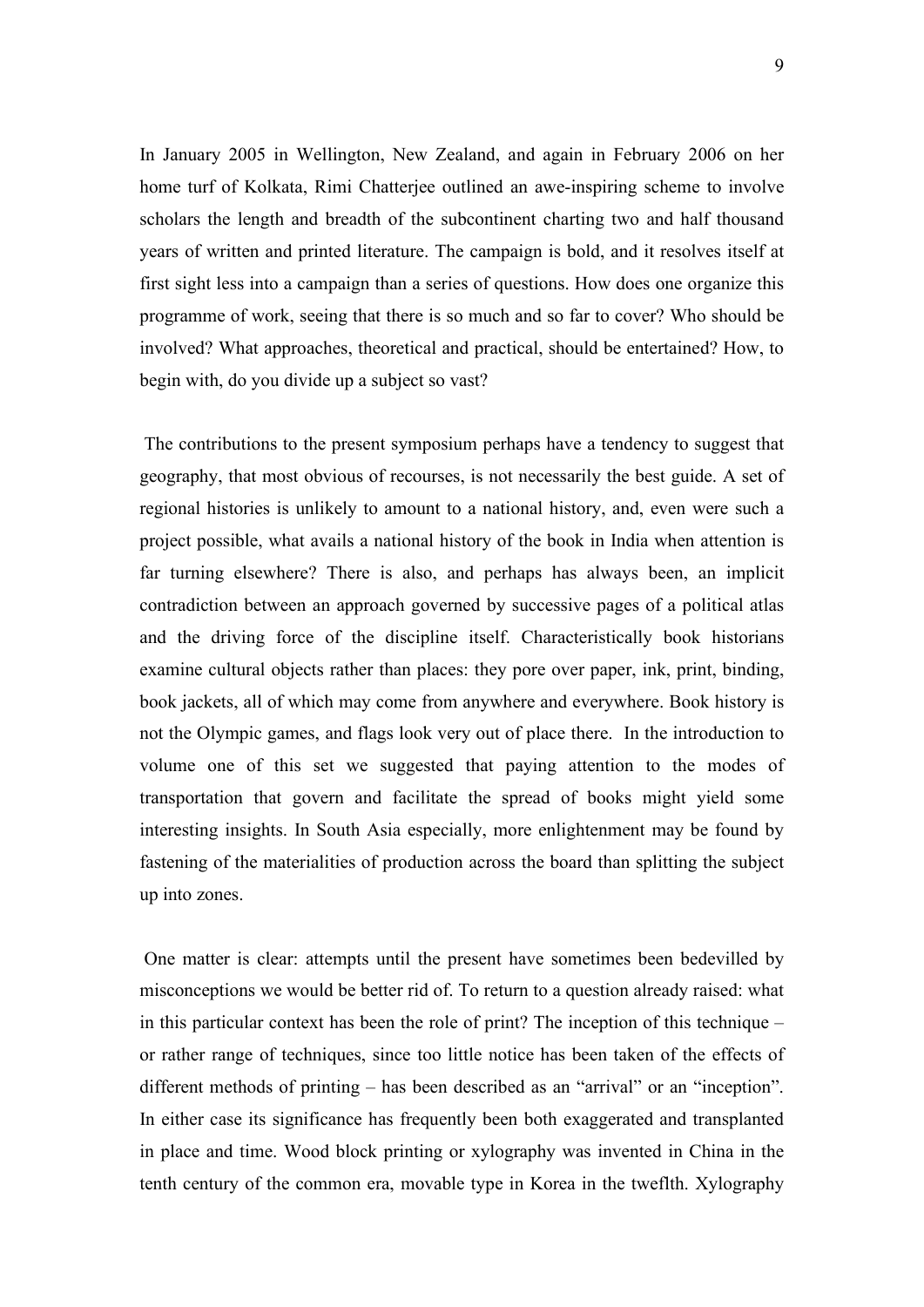was known in Tibet long before the Jesuits introduced hand presses to South India in the late Renaissance. Despite Marshall McLuhan, the astronomy of print does not describe an outwardly expanding galaxy, but a universe with multiple points of origin. Asia is one of its cradles.

The nineteenth century, on which a number of our essays fasten, was characterised by impetus and diversity. Beginning in Bengal – an initiative distinct from earlier and localised developments in southerly milieus such as Tranquebar – moving in a broad swathe across upper India, then down the Deccan and both coasts, print drove onwards, adapting itself as it went to varying scripts, conditions and needs. In the south it joined up with an existing industry founded by the Catholic missions to produce a vigorous regional offshoot. Meanwhile lithography – which had originated in Central Europe in the 1920s to meet the practical requirements of music publishing and book illustration – entered India, almost certainly from Central Asia where Persian printers had been quick to recognize its potential for the rapid and faithful reproduction of cursive scripts. The new technology dispensed with the need for typesetting, and the cumbersome manufacture of fonts. It enabled printers at minimal cost to write text on stone: albeit mirror-style and in wax. The significance of the resulting revolution has by and large been lost on book historians, concerned as they have been with unilinear tracks of advance. Lithography was both an innovation and a re-birth; it empowered printers to reproduce texts in multiple copies while drawing on the age-old manual dexterity of the scribe. Within a few years it facilitated a burgeoning print industry in Lucknow and Benares; almost single-handedly it inspired a surge in Urdu literature, both of reprints and of original works. The social, educational and even political repercussions of this movement are incalculable. Concentrating exclusively on lithographed reproduction, one single enterprise, the Nawal Kishore Press of Lucknow, produced many hundreds of titles in dozens of genres. Its archives have been purchased by the University of Chicago and will absorb book historians of Urdu literature in particular for years to come.

The British, who had India in their wavering grasp, surveyed this advance with a mixture of fascination and misgiving. Very little of it had been sponsored or organized by government. Private enterprise had been the engine, local capital the fuel, but beginning with the celebrated Act XXV of 1867 – the so-called Press and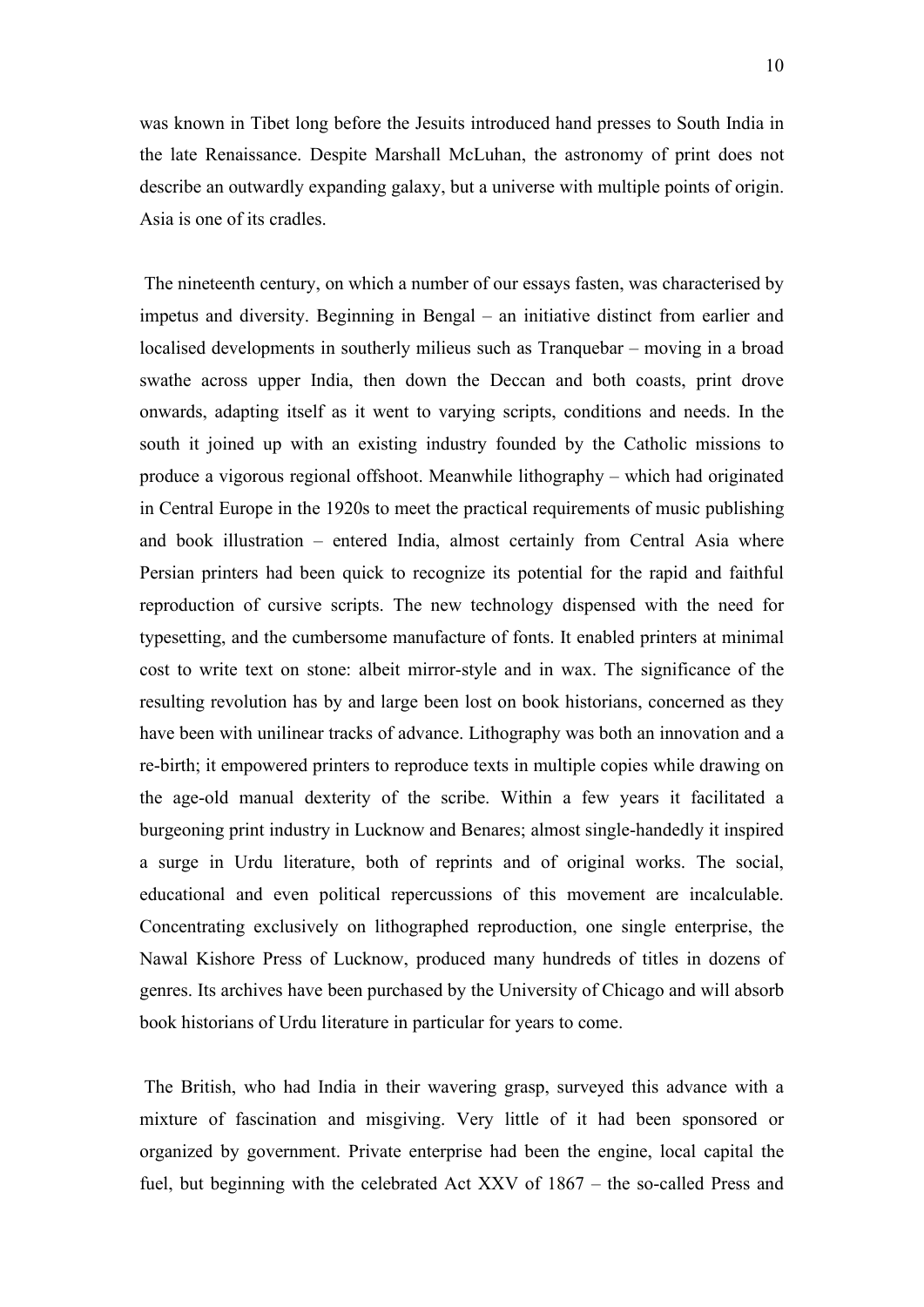Books Registration Act - some official attention was now applied to the steering. On the question as to whether this legislative measure represented a delayed reflex reaction to the Sepoy Rising, there has been some disagreement. Robert Darnton feels on the whole that it did, Priya Joshi that it did not. A realistic middle view may be reached by extending the theory put forward by Benedict Anderson in a chapter added in 1991 to his influential study *Imagined Communities* on "Census, Map, Museum", where he remarks of such late imperial provisions that "taking together, these powerfully shaped the ways in which the colonial state imagined its dominion – the notion of the human beings it ruled, the geography of its domain, and the legitimacy of its ancestry." If to Anderson's trinity you add a further trio – Book Registration, Gagging Order and Copyright – you begin to get a sense of the broad front along which the Crown Colony newly established after 1858 consolidated its gowing control. Homosexuality, for example, was outlawed in India during the very same decade, two decades before legislation in Britain. There has been a tendency of late years to play down the consequences of the 1867 Registration act and to sideline its motives and effect. It is, however, far easier to discount it in this way than to undertake painstaking research into the contents of the massively informative registers and reports to which it gave rise. The annual centrally prepared reports, for example, afford us invaluable information over many decades as to the balance maintained in different locales between different genres and languages. The more detailed registers maintained in every Presidency on a quarterly basis yield in addition insights into the identities of publishers, and into print-runs, formats, price and methods of reproduction. The quarterly digests of the contents of the vernacular press are another largely unexplored mine. On this mass of data, out of which an empirically honest survey of print culture in India through the late imperial period could with necessary effort be built, work on an sufficiently extensive scale has hardly yet begun.

For better or for worse, South Asian literature is now international news. Bangalore, Kolkata's Salt Lake City and the sprouting New Delhi suburb of Gurgaon are currently centres of communication rivalling any in the world. Indian literature has made the headlines: it features spectacularly on Booker Prize short lists; its practitioners, whether out of notoriety or fame, have become household names, even in a blasé Europe. What connections if any do these recent developments possess to the deeper history and meaning of book culture in South Asia? In the essays contained